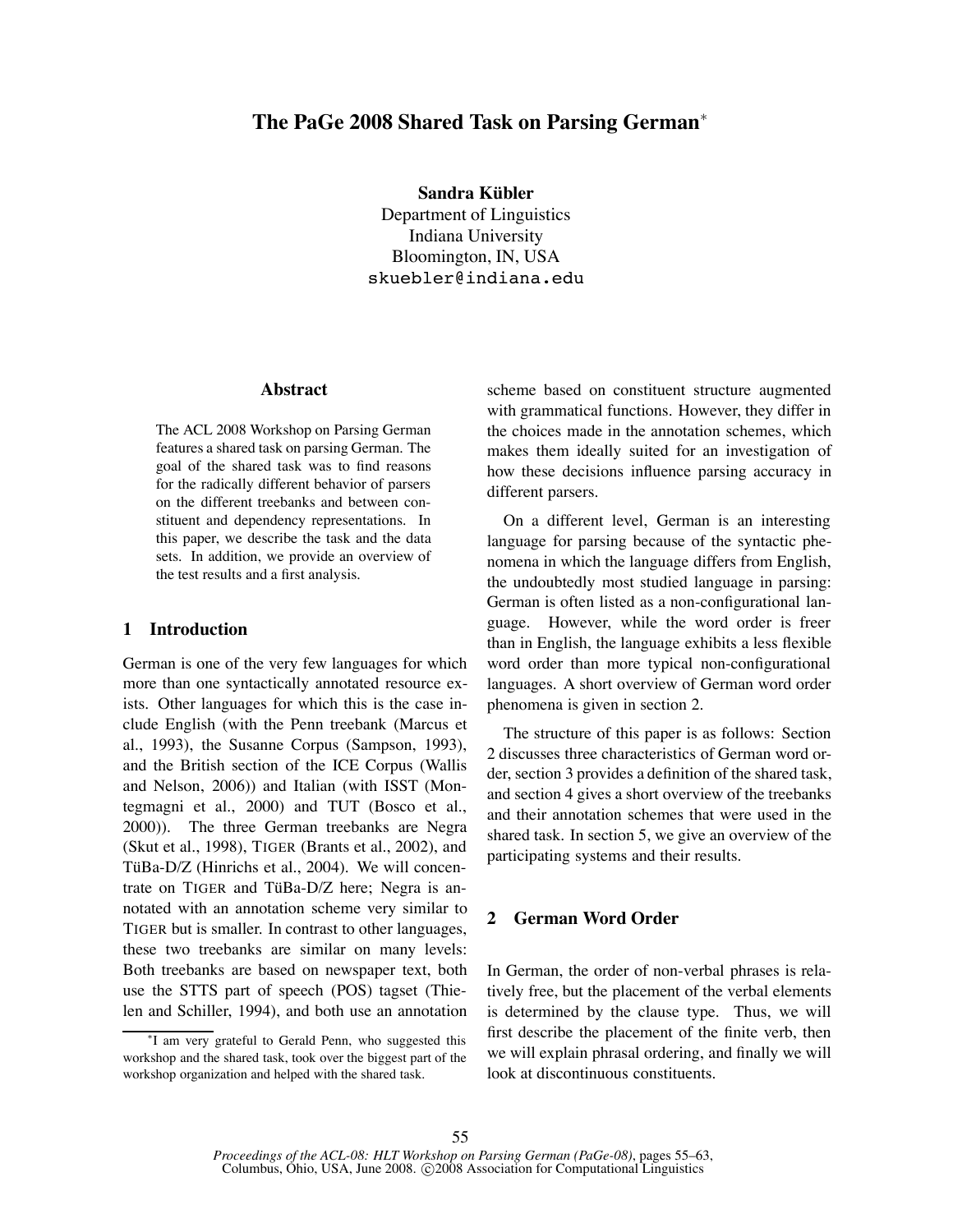## **2.1 Verb Placement**

In German, the clause type determines the placement of finite verbs: In non-embedded declarative clauses, as in (1a), the finite verb is in second position (V2). In yes/no questions, as in (1b), the finite verb is the clause-initial constituent  $(V1)$ , and in embedded clauses, as in (1c), it appears clause finally (Vn).

- (1) a. Der Mann hat das Auto gekauft. The man has the car bought 'The man has bought the car.'
	- b. Hat der Mann das Auto gekauft? Has the man the car bought 'Has the man bought the car?'
	- a. dass der Mann das Auto gekauft hat. that the man the car bought has
		- '. . . that the man has bought the car.'

All non-finite verbs appear at the right periphery of the clause (cf. 2), independently of the clause type.

(2) Der Mann sollte das Auto gekauft haben. The man should the car bought have

'The man should have bought the car.'

# **2.2 Flexible Phrase Ordering**

Apart from the fixed placement of the verbs, the order of the non-verbal elements is flexible. In (3), any of the four complements and adjuncts of the main verb *(ge)geben* can be in sentence-initial position, depending on the information structure of the sentence.

(3) a. Das Kind hat dem Mann gestern The child has the man yesterday the den Ball gegeben. ball given

> 'The child has given the ball to the man yesterday.'

- b. Dem Mann hat das Kind gestern den Ball gegeben.
- c. Gestern hat das Kind dem Mann den Ball gegeben.

d. Den Ball hat das Kind gestern dem Mann gegeben.

In addition, the ordering of the elements that occur between the finite and the non-finite verb forms is also free so that there are six possible linearizations for each of the examples in (3a-d).

One exception to the free ordering of non-verbal elements is the ordering of pronouns. If the pronouns appear to the right of the finite verb in V1 and V2 clauses, they are adjacent to the finite verb in fixed order.

(4) Gestern hat sie sie Yesterday has she her/them him given. ihm gegeben.

'Yesterday, she gave her/them to him.'

In (4), three pronouns are present. Although the pronoun *sie* is ambiguous between nominative/accusative singular and nominative/accusative plural, the given example is unambiguous with respect to case since the nominative precedes the accusative, which in turn precedes the dative.

Due to the flexible phrase ordering, the grammatical functions of constituents in German, unlike in English, cannot be deduced from the constituents' location in the constituent tree. As a consequence, parsing approaches to German need to be based on treebank data which contain a combination of constituent structure and grammatical functions – for parsing and evaluation. For English, in contrast, grammatical functions are often used internally in parsers but suppressed in the final parser output.

#### **2.3 Discontinuous Constituents**

Another characteristic of German word order is the frequency of discontinuous constituents. The sentence in (5) shows an extraposed relative clause that is separated from its head noun *das Buch* by the nonfinite verb *gelesen*.

(5) Der Mann hat das Buch gelesen, das The man has the book read, which I ich ihm empfohlen him recommended have habe.

'The man read the book that I recommended to him.'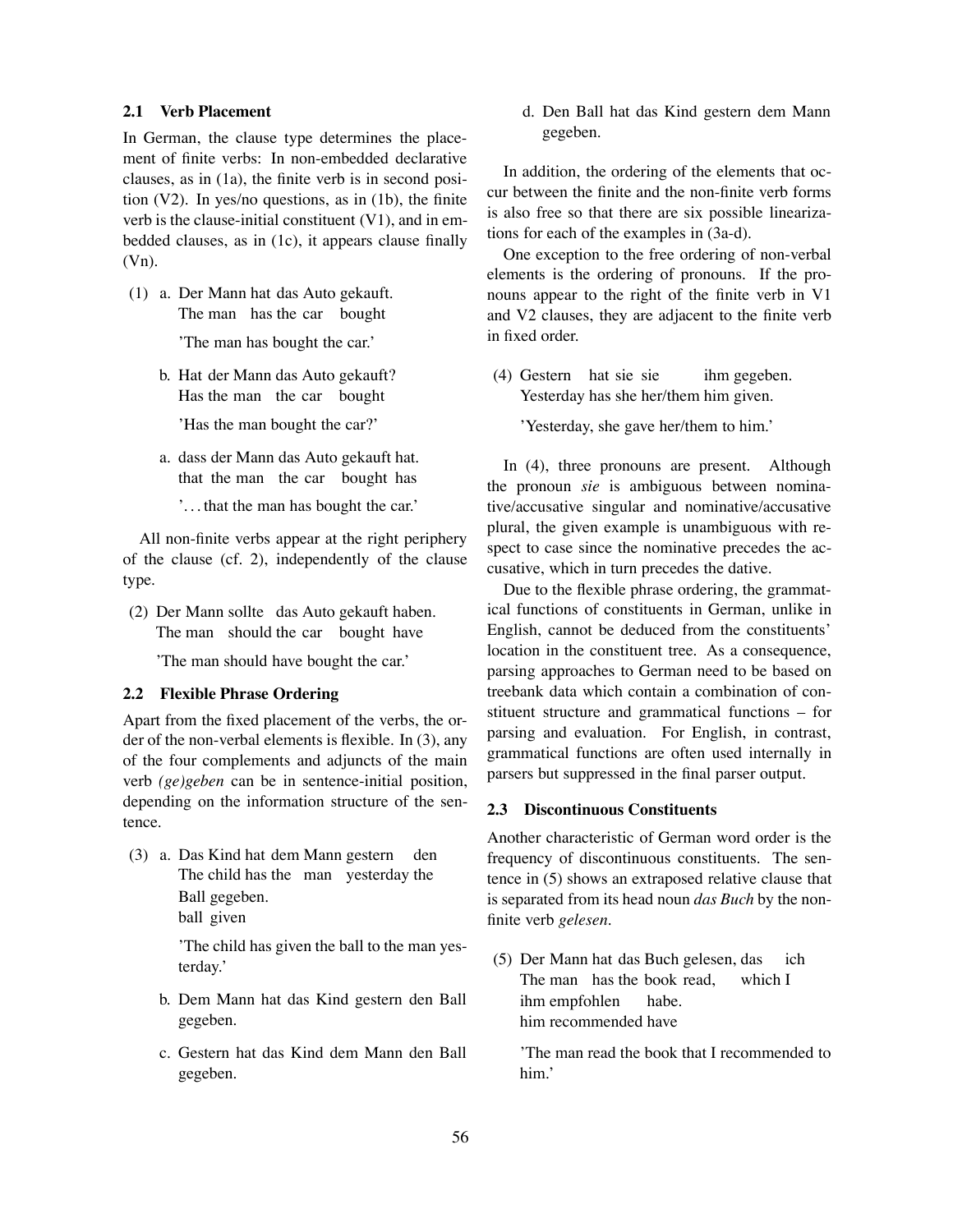In German, it is also possible to partially front VPs, such as in sentence (6). This sentence is taken from the TüBa-D/Z treebank.

(6) Für den Berliner Job qualifiziert hat sich For the Berlin job qualified has himself Zimmermann auch durch seinen Blick fürs Zimmermann also by his view for the finanziell Machbare. financially doable

'Zimmermann qualified for the job in Berlin partially because of his view for what is financially feasible.'

Here, the canonical word order would be *Zimmermann hat sich auch durch seinen Blick fur¨ s finanziell Machbare fur¨ den Berliner Job qualifiziert*.

Such discontinuous structures occur frequently in the TIGER and TüBa-D/Z treebanks and are handled differently in the two annotation schemes, as will be discussed in more detail in section 4.

# **3 Task Definition**

In this section, we give the definition of the shared task. We provided two subtasks: parsing constituent structure and parsing the dependency representations. Both subtasks involved training and testing on data from the two treebanks, TIGER and TüBa-D/Z. The dependency format was derived from the constituent format so that the sentences were identical in the two versions. The participants were given training sets, development sets, and test sets of the two treebanks. The training sets contained 20894 sentences per treebank, the development and test set consisted of 2611 sentences each. The test sets contained gold standard POS labels. In these sets, sentence length was restricted to a maximum of 40 words. Since for some sentences in both treebanks, the annotation consists of more than one tree, all trees were joined under a virtual root node, VROOT.

Since some parsers cannot assign grammatical functions to part of speech tags, these grammatical functions were provided for the test data as attached to the POS tags. Participants were asked to perform a test without these functions if their parser was equipped to provide them. Two participants did submit these results, and in both cases, these results were considerably lower.

Evaluation for the constituent version consisted of the PARSEVAL measures precision, recall, and  $F_1$  measure. All these measures were calculated on combinations of constituent labels and grammatical functions. Part of speech labels were not considered in the evaluation. Evaluation for the dependency version consisted of labeled and unlabeled attachment scores. For this evaluation, we used the scripts provided by the CoNLL shared task 2007 on dependency parsing (Nivre et al., 2007).

## **4 The Treebanks**

The two treebanks used for the shared task were the TIGER Corpus, (Brants et al., 2002) version 2, and the TüBa-D/Z treebank (Hinrichs et al., 2004; Telljohann et al., 2006), version 3. Both treebanks use German newspapers as their data source: the Frankfurter Rundschau newspaper for TIGER and the 'die tageszeitung' (taz) newspaper for TüBa-D/Z. The average sentence length is very similar: In TIGER, sentences have an average length of 17.0, and in TüBa-D/Z, 17.3. This can be regarded as an indication that the complexity of the two texts is comparable. Both treebanks use the same POS tagset, STTS (Thielen and Schiller, 1994), and annotations based on phrase structure grammar, enhanced by a level of predicate-argument structure.

## **4.1 The Constituent Data**

Despite all the similarities presented above, the constituent annotations differ in four important aspects: 1) TIGER does not allow for unary branching whereas TüBa- $D/Z$  does; 2) in TIGER, phrase internal annotation is flat whereas TüBa-D/Z uses phrase internal structure; 3) TIGER uses crossing branches to represent long-distance relationships whereas TüBa-D/Z uses a pure tree structure combined with functional labels to encode this information. The two treebanks also use different notions of grammatical functions: TüBa-D/Z defines 36 grammatical functions covering head and non-head information, as well as subcategorization for complements and modifiers. TIGER utilizes 51 grammatical functions. Apart from commonly accepted grammatical functions, such as SB (subject) or OA (accusative object), TIGER grammatical functions in-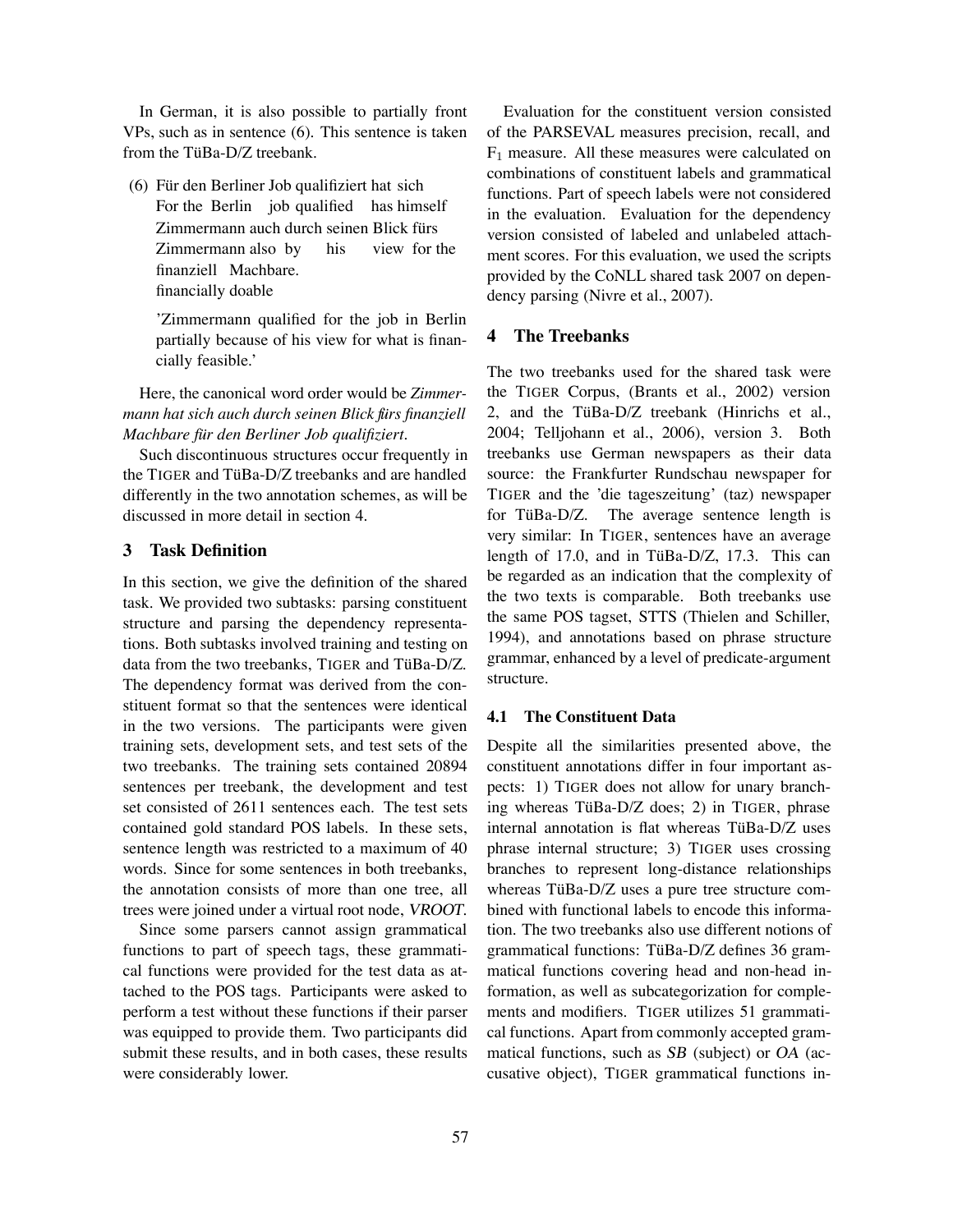

Figure 1: TIGER annotation with crossing branches.



Figure 2: TIGER annotation with resolved crossing branches.

clude others, e.g. RE (repeated element) or RC (relative clause).

(7) Beim Münchner Gipfel ist die At the Munich Summit is the sprichwörtliche bayerische Gemütlichkeit proverbial Bavarian 'Gemütlichkeit' von einem Bild by a picture supplanted been, verdrängt worden, das which im in the literal sense of a Wortsinne an einen Polizeistaat police state erinnert. reminds

'At the Munich Summit, the proverbial Bavarian 'Gemütlichkeit' was supplanted by an image that is evocative of a police state.'

Figure 1 shows a typical tree from the TIGER treebank for sentence (7). The syntactic categories are shown in circular nodes, the grammatical functions as edge labels in square boxes. A major phrasal category that serves to structure the sentence as a whole is the verb phrase (VP). It contains non-finite verbs (here: *verdrängt worden*) as well as their complements and adjuncts. The subject NP (*die sprichwortlic ¨ he bayerische Gemutlic ¨ hkeit*) is outside the VP and, depending on its linear position, leads to crossing branches with the VP. This happens in all cases where the subject follows the finite verb as in Figure 1. Notice also that the PPs are completely flat. An additional crossing branch results from the direct attachment of the extraposed relative clause (the lower S node with function RC) to the noun that it modifies.

As mentioned in the previous section, TIGER trees must be transformed into trees without crossing branches prior to training PCFG parsers. The standard approach for this transformation is to re-attach crossing non-head constituents as sisters of the lowest mother node that dominates all the crossing constituent and its sister nodes in the original TIGER tree. Figure 2 shows the result of this transformation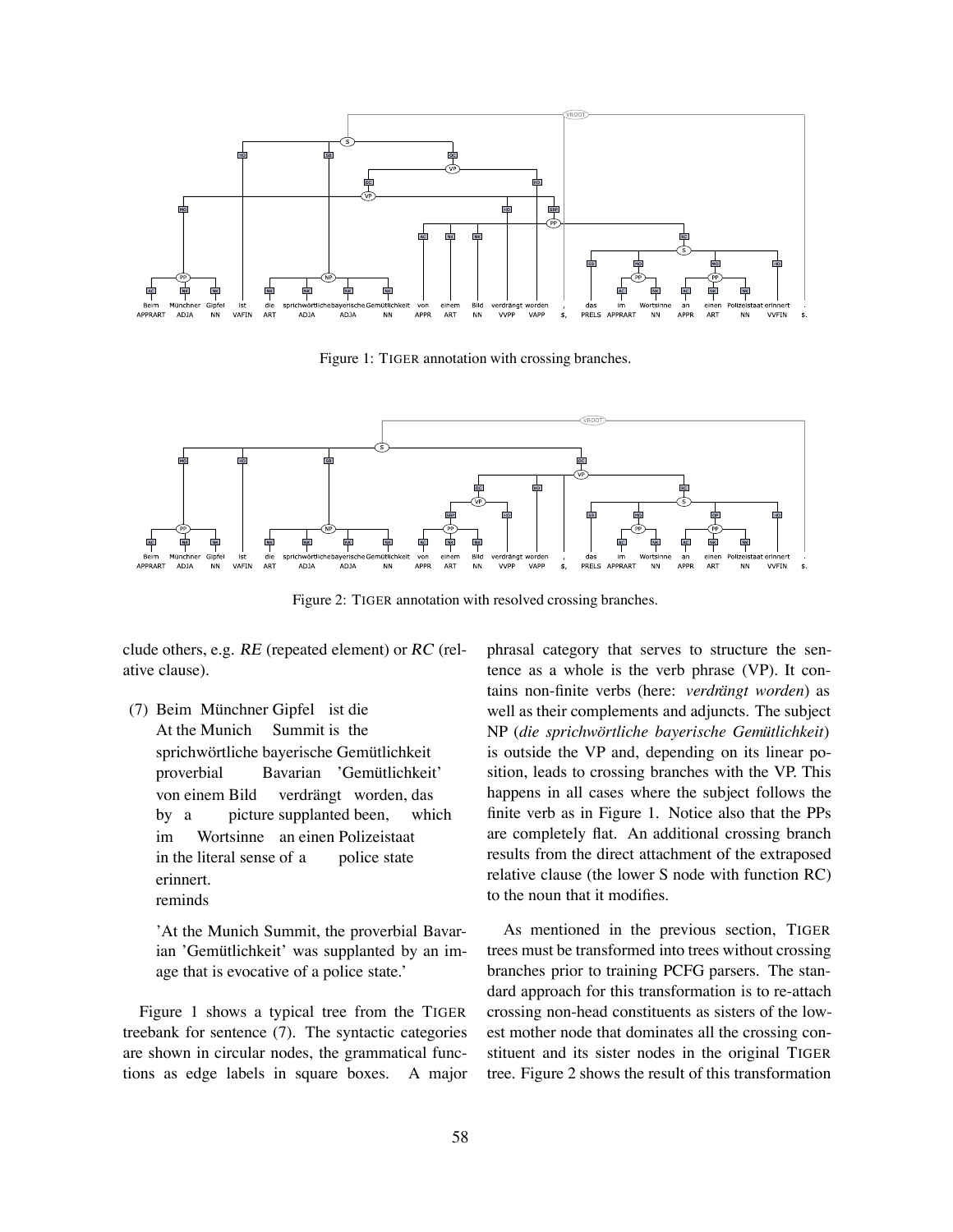

Figure 3: TüBa-D/Z annotation without crossing branches.

of the tree in Figure 1. Crossing branches not only arise with respect to the subject at the sentence level but also in cases of extraposition and fronting of partial constituents. As a result, approximately 30% of all TIGER trees contain at least one crossing branch. Thus, tree transformations have a major impact on the type of constituent structures that are used for training probabilistic parsing models.

Figure 3 shows the TüBa- $D/Z$  annotation for sentence (8), a sentence with a very similar structure to the TIGER sentence shown in Figure 1. Crossing branches are avoided by the introduction of topological structures (here: VF, LK, MF, VC, NF, and C) into the tree. Notice also that compared to the TIGER annotation, TüBa-D/Z introduces more internal structure into NPs and PPs. In TüBa-D/Z, longdistance relationships are represented by a pure tree structure and specific functional labels. Thus, the extraposed relative clause is attached to the matrix clause directly, but its functional label ON-MOD explicates that it modifies the subject ON.

(8) In Bremen sind bisher nur Fakten geschaffen In Bremen are so far only facts produced worden, die been, which any modern city planning jeder modernen Stadtplanung entgegenstehen. contradict

'In Bremen, so far only such attempts have been made that are opposed to any modern city planning.'

#### **4.2 The Dependency Data**

The constituent representations from both treebanks were converted into dependencies. The conversion aimed at finding dependency representations for both treebanks that are as similar to each other as possible. Complete identity is impossible because the treebanks contain different levels of distinction for different phenomena. The conversion is based on the original formats of the treebanks including crossing branches. The target dependency format was defined based on the dependency grammar by Foth (2003). For the conversion, we used pre-existing dependency converters for TIGER trees (Daum et al.,  $2004$ ) and for TüBa-D/Z trees (Versley, 2005). The dependency representations of the trees in Figures 1 and 3 are shown in Figures 4 and 5. Note that the long-distance relationships are converted into non-projective dependencies.

## **5 Submissions and Results**

The shared task drew submissions from 3 groups: the Berkeley group, the Stanford group, and the Växjö group. Four more groups or individuals had registered but did not submit any data. The submitted systems and results are described in detail in papers in this volume (Petrov and Klein, 2008; Rafferty and Manning, 2008; Hall and Nivre, 2008). All three systems submitted results for the constituent task. For the dependency task, the Växjö group had the only submission. For this reason, we will concentrate on the analysis of the constituent results and will mention the dependency results only shortly.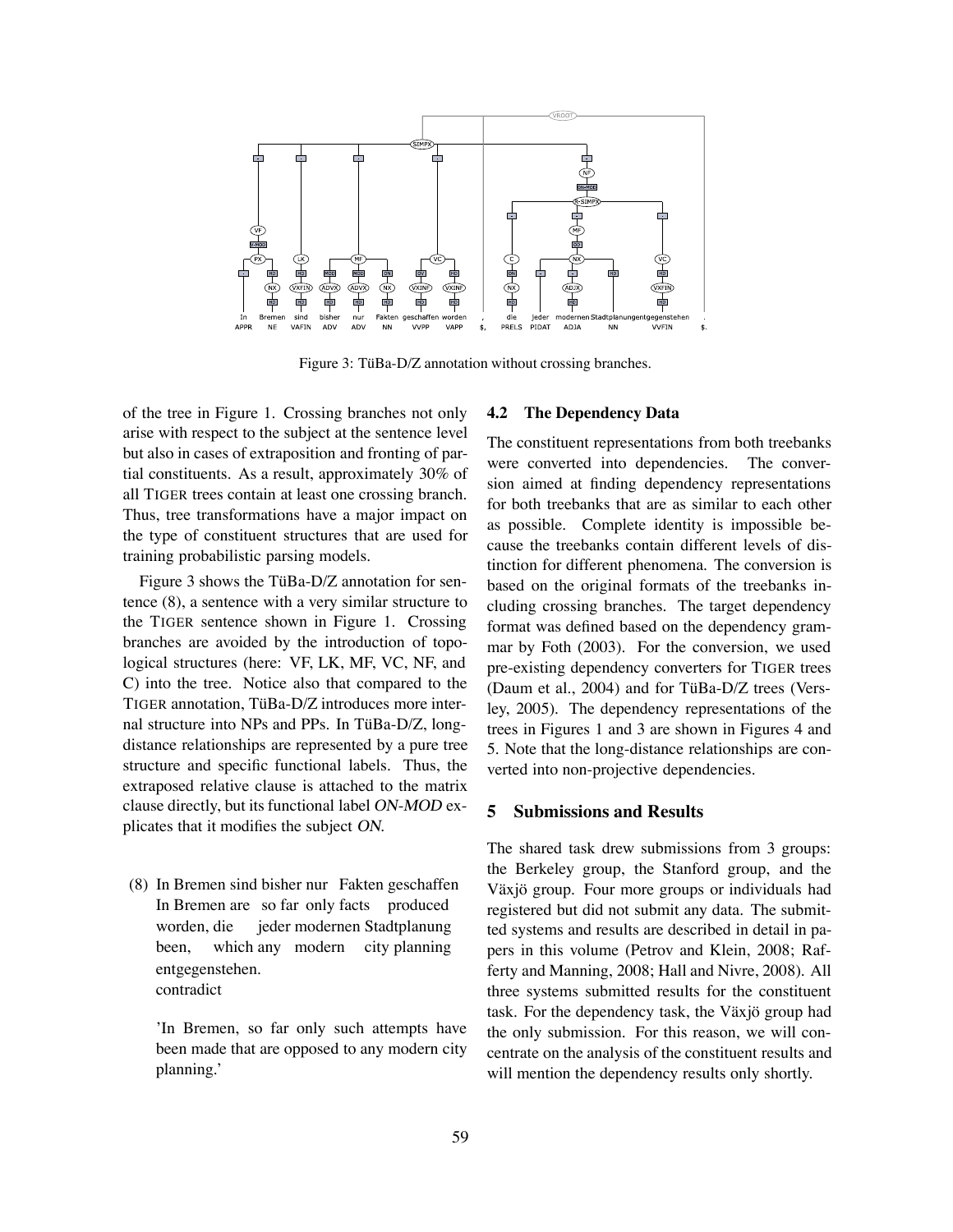

Beim M. Gipfel ist die sprichw. bayer. Gem. von einem Bild verdrängt worden, das im Worts. an einen P.staat erinnert.

Figure 4: TIGER dependency annotation.



In Bremen sind bisher nur Fakten geschaffen worden, die jeder modernen Stadtplanung entgegenstehen.

Figure 5: TüBa-D/Z dependency annotation.

#### **5.1 Constituent Evaluation**

The results of the constituent analysis are shown in Table 1. The evaluation was performed with regard to labels consisting of a combination of syntactic labels and grammatical functions. A subject noun phrase, for example, is only counted as correct if it has the correct yield, the correct label (i.e. NP for TIGER and  $NX$  for TüBa-D/Z), and the correct grammatical function (i.e. SB for TIGER and ON for TüBa-D/Z). The results show that the Berkeley parser reaches the best results for both treebanks. The other two parsers compete for second place. For TIGER, the Växjö parser outperforms the Stanford parser, but for TüBa-D/Z, the situation is reversed. This gives an indication that the Växjö parser seems better suited for the flat annotations in TIGER while the Stanford parser is better suited for the more hierarchical structure in TüBa-D/Z. Note that all parsers reach much higher F-scores for TüBa-D/Z.

A comparison of how well suited two different annotation schemes are for parsing is a surprisingly difficult task. A first approach would be to compare the parser performance for specific categories, such as for noun phrases, etc. However, this is not possible for TIGER and TüBa-D/Z. On the one hand, the range of phenomena described as noun phrases, for example, is different in the two treebanks. The most obvious difference in annotation schemes is that TüBa-D/Z annotates unary branching structures while TIGER does not. As a consequence, in TüBa-D/Z, all pronouns and substituting demonstratives are annotated as noun phrases; in TIGER, they are attached directly to the next higher node (cf. the relative pronouns, POS tag PRELS, in Figures 1 and 3). Kübler  $(2005)$  and Maier  $(2006)$ suggest a method for comparing such different annotation schemes by approximating them stepwise so that the decisions which result in major changes can be isolated. They come to the conclusion that the differences between the two annotation schemes is a least partially due to inconsistencies introduced into TIGER style annotations during the resolution of crossing branches. However, even this method cannot give any indication which annotation scheme provides more useful information for systems that use such parses as input. To answer this question, an *in vivo* evaluation would be necessary. It is, however, rather difficult to find systems into which a parser can be plugged in without too many modifications of the system.

On the other hand, it is a well-known fact that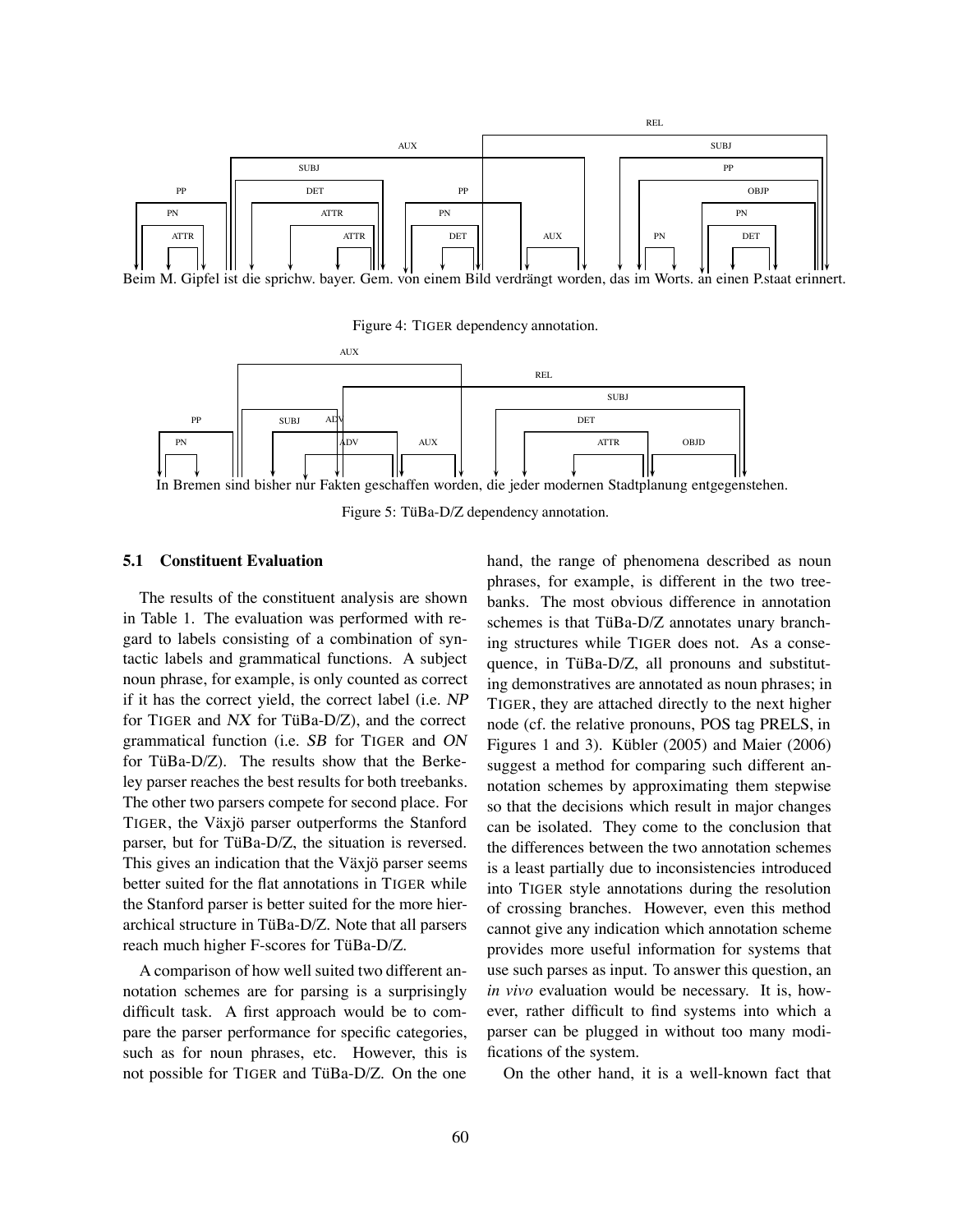|          | <b>TIGER</b> |             |       | $TiBa-D/Z$                                        |       |       |
|----------|--------------|-------------|-------|---------------------------------------------------|-------|-------|
| system   |              |             |       | precision recall F-score precision recall F-score |       |       |
| Berkeley | 69.23        | 70.41       | 69.81 | 83.91                                             | 84.04 | 83.97 |
| Stanford |              | 58.52 57.63 | 58.07 | 79.26                                             | 79.22 | 79.24 |
| Växjö    |              | 67.06 63.40 | 65.18 | 76.44                                             | 74.79 | 75.60 |

|          |           | <b>TIGER</b> |        |         | TüBa-D/Z  |        |         |
|----------|-----------|--------------|--------|---------|-----------|--------|---------|
| system   | GF        | precision    | recall | F-score | precision | recall | F-score |
| Berkeley | SB/ON     | 74.46        | 78.31  | 76.34   | 78.33     | 77.08  | 77.70   |
|          | <b>OA</b> | 60.08        | 66.61  | 63.18   | 58.11     | 65.81  | 61.72   |
|          | DA/OD     | 49.28        | 41.72  | 43.19   | 59.46     | 44.72  | 51.05   |
| Stanford | SB/ON     | 64.40        | 63.11  | 63.75   | 71.16     | 77.76  | 74.31   |
|          | OΑ        | 45.52        | 45.91  | 45.71   | 47.23     | 51.28  | 49.17   |
|          | DA/OD     | 12.40        | 9.82   | 10.96   | 24.42     | 8.54   | 12.65   |
| Växjö    | SB/ON     | 75.33        | 73.00  | 74.15   | 72.37     | 69.53  | 70.92   |
|          | OA.       | 57.01        | 57.65  | 57.33   | 58.07     | 57.55  | 57.81   |
|          | DA/OD     | 55.45        | 37.42  | 44.68   | 63.75     | 20.73  | 31.29   |

Table 1: The results of the constituent parsing task.

Table 2: The results for subjects, accusative objects, and dative objects.

the PARSEVAL measures favor annotation schemes with hierarchical structures, such as in TüBa-D/Z, in comparison to annotation schemes with flat structures (Rehbein and van Genabith, 2007). Here, TIGER and TüBa- $D/Z$  differ significantly: in TIGER, phrases receive a flat annotation. Prepositional phrases, for example, do not contain an explicitly annotated noun phrase. TüBa-D/Z phrases, in contrast, are more hierarchical; preposition phrases do contain a noun phrase, and non phrases distinguish between pre- and post-modification. For this reason, the evaluation presented in Table 1 must be taken with more than a grain of salt as a comparison of annotation schemes. However, it seems safe to follow Kübler et al. (Kübler et al., 2006) in the assumption that the major grammatical functions, subject  $(SB/ON)$ , accusative object  $(OA)$ , and dative object (DA/OD) are comparable. Again, this is not completely true because in the case of one-word NPs, these functions are attached to the POS tags and thus are given in the input. Another solution, which was pursued by Rehbein and van Genabith (2007), is the introduction of new unary branching nodes in the tree in cases where such grammatical functions are originally attached to the POS tag. We refrained

from using this solution because it introduces further inconsistencies (only a subset of unary branching nodes are explicitly annotated), which make it difficult for a parser to decide whether to group such phrases or not. The evaluation shown in Table 2 is based on all nodes which were annotated with the grammatical function in question.

The results presented in Table 2 show that the differences between the two treebanks are inconclusive. While the Stanford parser performs consistently better on TüBa-D/Z, the Berkeley parser handles accusative objects better in TIGER, and the Växjö parser subjects and dative objects. The results indicate that the Berkeley parser profits from the TIGER annotation of accusative objects, which are grouped in the verb phrase while  $TiIBa-D/Z$  groups all objects in their fields directly without resorting to a verb phrase. However, this does not explain why the Berkeley parser cannot profit from the subject attachment on the clause level in TIGER to the same degree.

#### **5.2 Dependency Evaluation**

The results of the dependency evaluation for the Växjö system are shown in Table 3. The results are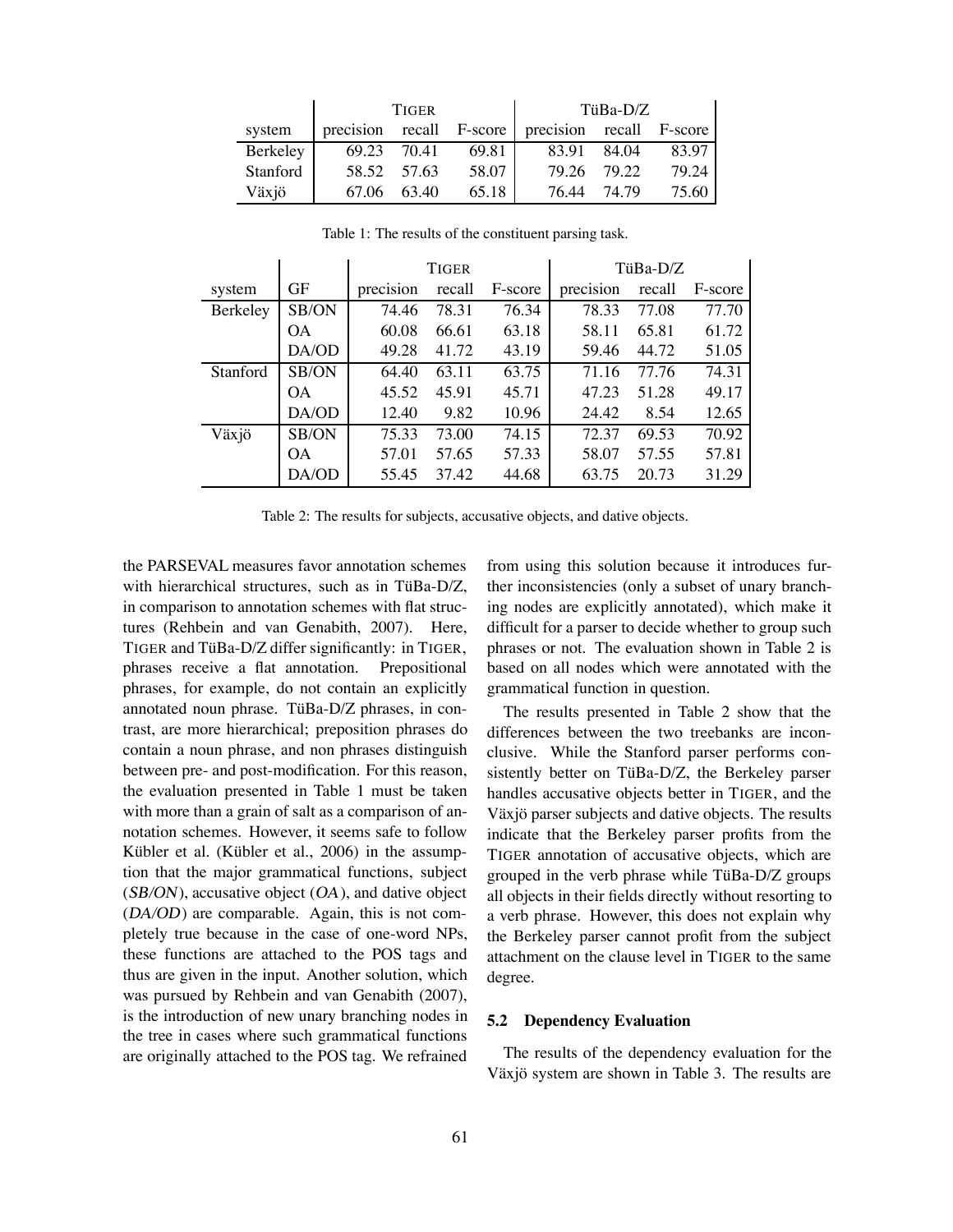|             | <b>TIGER</b> |        | TüBa-D/Z  |        |  |
|-------------|--------------|--------|-----------|--------|--|
| <b>UAS</b>  | 92.63        |        | 91.45     |        |  |
| LAS         | 90.80        |        | 88.64     |        |  |
|             | precision    | recall | precision | recall |  |
| <b>SUBJ</b> | 90.20        | 89.82  | 88.99     | 88.55  |  |
| <b>OBJA</b> | 77.93        | 82.19  | 77.18     | 82.71  |  |
| <b>OBJD</b> | 57.00        | 44.02  | 67.88     | 45.90  |  |

Table 3: The results of the dependency evaluation.

important for the comparison of constituent and dependency parsing since in the conversion to dependencies, most of the differences between the annotation schemes, and as a consequence, the preference of the PARSEVAL measures have been neutralized. Therefore, it is interesting to see that the results for TIGER are slightly better than the results for TüBa-D/Z, both for unlabeled (UAS) and labeled attachment scores. The reasons for these differences are unclear: either the TIGER texts are easier to parse, or the (original annotation and) conversion from TIGER is more consistent. Another surprising fact is that the dependency results are clearly better than the constituent ones. This is partly due to the fact that the dependency representation is often less informative than then constituent representation. One example for this can be found in coordinations: In dependency representations, the scope ambiguity in phrases like *young men and women* is not resolved. This gives parsers fewer opportunities to go wrong. However, this cannot explain all the differences. Especially the better performance on the major grammatical functions cannot be explained in this way.

A closer look at the grammatical functions shows that here, precision and recall are higher than for constituent parses. This is a first indication that dependency representation may be more appropriate for languages with freer word order. A comparison between the two treebanks is inconclusive: for the accusative object, the results are similar between the treebanks. For subjects, the results for TIGER are better while for dative objects, the results for TüBa-D/Z are better. This issue requires closer investigation.

## **6 Conclusion**

This is the first shared task on parsing German, which provides training and test sets from both major treebanks for German, TIGER and TüBa-D/Z. For both treebanks, we provided a constituent and a dependency representation. It is our hope that these data sets will spark more interest in the comparison of different annotation schemes and their influence on parsing results. The evaluation of the three participating systems has shown that for both treebanks, the use of a latent variable grammar in the Berkeley system is beneficial. However, many questions remain unanswered and require further investigation: To what extent do the evaluation metrics distort the results? Does a measure exist that is neutral towards the differences in annotation? Is the dependency format better suited for parsing German? Are the differences between the dependency results of the two treebanks indicators that TIGER provides more important information for dependency parsing? Or can the differences be traced back to the conversion algorithms?

#### **Acknowledgments**

First and foremost, we want to thank all the people and organizations that generously provided us with treebank data and without whom the shared task would have been literally impossible: Erhard Hinrichs, University of Tübingen (TüBa- $D/Z$ ), and Hans Uszkoreit, Saarland University and DFKI (TIGER).

Secondly, we would like to thank Wolfgang Maier and Yannick Versley who performed the data conversions necessary for the shared task. Additionally, Wolfgang provided the scripts for the constituent evaluation.

# **References**

- Cristina Bosco, Vincenzo Lombardo, D. Vassallo, and Leonardo Lesmo. 2000. Building a treebank for Italian: a data-driven annotation scheme. In *Proceedings of the 2nd International Conference on Language Resources and Evaluation, LREC-2000*, Athens, Greece.
- Sabine Brants, Stefanie Dipper, Silvia Hansen, Wolfgang Lezius, and George Smith. 2002. The TIGER treebank. In Erhard Hinrichs and Kiril Simov, editors, *Proceedings of the First Workshop on Treebanks*